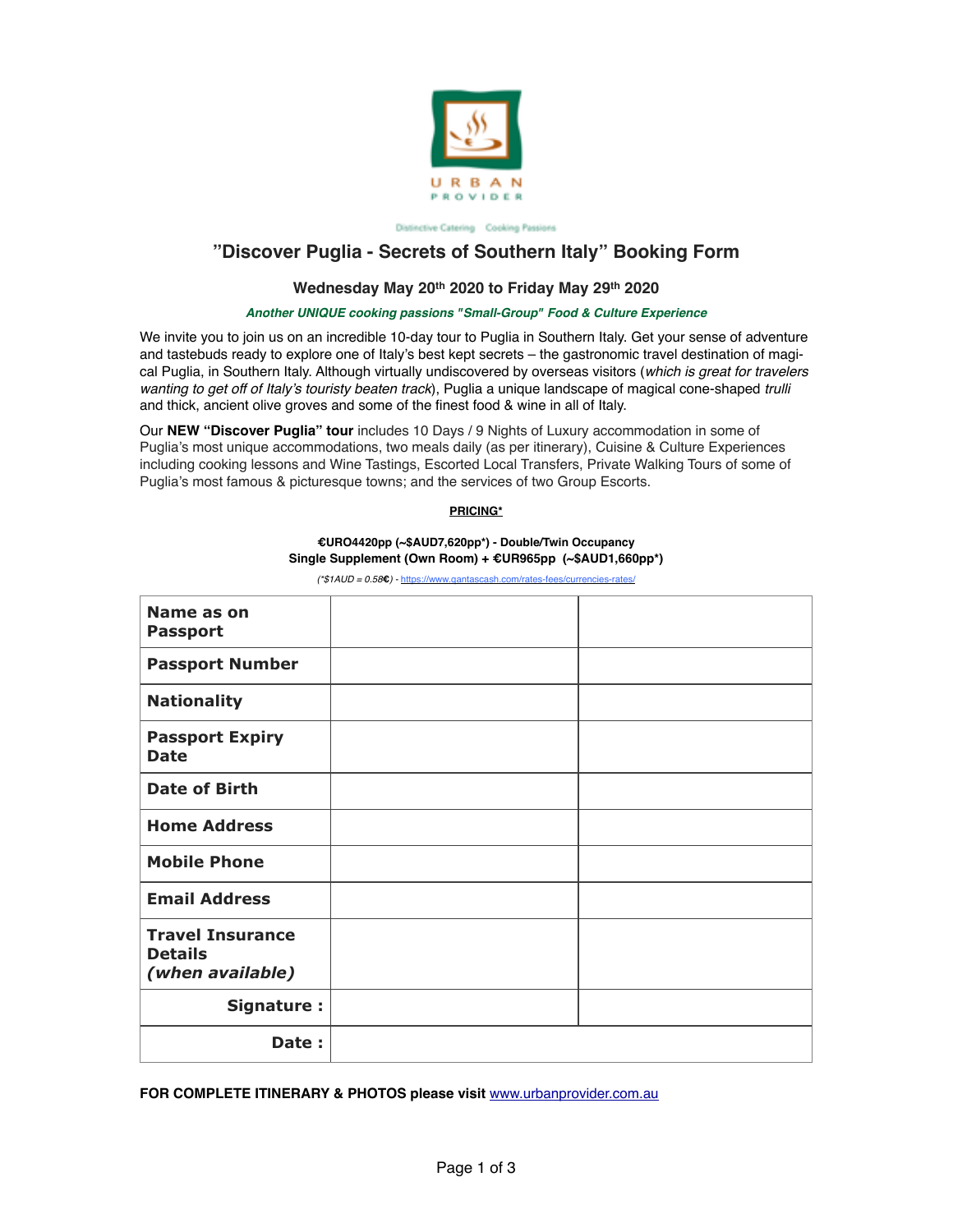### **PRICING\***

### **€URO4420pp (~\$AUD7,620pp\*)**

## **Single Supplement (Own Room) + €UR965.00pp (~\$AUD1,600pp\*)**

 $(*$1AUD = 0.58<sup>2</sup>$ .

*\*The following is INCLUDED in the price:*

- *2 Nights Superior Accommodation in the 5-star luxury hotel – [Patria Palace Lecce](https://patriapalace.com/en/)*
- *• [5 Nights Luxury Accommodation in the restored 16th century "masseria" \(manor farm\) Masseria Cer](http://www.masseriacervarolo.it/en/)varolo - in the charming white-washed hill town of Ostuni*
- *2 Nights 5-Star Superior Accommodation in Bari – [Palace Hotel Bari](https://www.palacehotelbari.com/en/)*
- *Most meals as included per itinerary (9 x Breakfast; 5 x Lunch; 8 x Dinner)*
- *Puglia Dining Experiences including some of Puglia's most famous and unique regional restaurants.*
- *Learn the ingredients and preparation of typical Puglian dishes at three of our Puglia Cooking Classes & Demonstrations*
- *Olive Oil Tasting Experience Visit to one of Puglia's historic olive estates.*
- *Wine Tasting Experience Wine tastings of Puglia's wines, including their famed Primitivo & Negroamaro wine varieties, and cellar tour in Puglia's famous wine region in the Salento*
- *Group Visits to some of Puglia's most beautiful villages and UNESCO World Heritage Sites*
- *Private Airport Arrival Transfer Brindisi Airport 40min from Lecce*
- *Private Airport Departure Transfer\* Bari Airport*
- *All tour land transfers*
- *Group Pre-Trip Briefing (Perth)*
- *All land transfers*
- *Tour Escort, Registered Nurse & Tour Photographer during duration of tour*

#### *\*The following are NOT INCLUDED in the price:*

- *International & domestic airfares*
- *Travel Insurance (compulsory)*
- *Any additional tours or museum admissions*
- *Any additional taxi fares*
- *Any Alcoholic & non alcoholic beverages for organised meals*

\*\*Note: Price is subject to change without notice as a result of international currency fluctuations that may affect the cost of land *transportation, hotels, or other related services. You will be notified as soon as any changes are affected.*

#### **Booking Deadline: 01 November 2019**

- Due to the limited rooms available at our selected hotels and boutique masseria, bookings must be secured by November 1st 2019 so that we can confirm them with our accommodation providers. We trust this meets with your understanding.

### **BOOKINGS**

**Booking Deposit:** A \$AUD900pp Booking Deposit is required to secure your places at the time of your reservations. The Booking Deposit is used to secure accommodations and tour services. *Please forward with completed*  BOOKING FORM and email or post to - Urban Provider, 267 Vincent Street, Leederville WA 6007. **BOOKING** *DEADLINE – 01 November 2019*

**Final Payment:** Payment in full is required at least 90 days prior to departure **(Final Payment Due: 20 February 2020**). Payment can be made at any time before the final due date, if you prefer. Final Payment will be converted from €EUR to \$AUD based on the prevailing Foreign Cash Currency Exchange rate at the time of payment. To view the Foreign Cash Currency Exchange to be used at the time of payment, please visit the QantasCash rates website at - https://www.gantascash.com/rates-fees/currencies-rates/

### **CANCELLATION**

In the event that you may have to cancel your tour for any reason, we allow refunds for payments in the following way:

- 100% refund provided for notice of cancellation given with 90 days notice. Any refunds of Booking Deposits to customers, within this time, are subject to each hotel/tour business' own terms and conditions, which can be obtained upon request. Should we be able to fill your cancelled places, any paid Booking Deposits will be refunded.
- 60% refund provided for notice of cancellation between 60 to 89 days.
- 30% refund provided for notice of cancellation between 30 to 59 days
- No refund is possible for cancellation less than 30 days prior to start date of the tour.